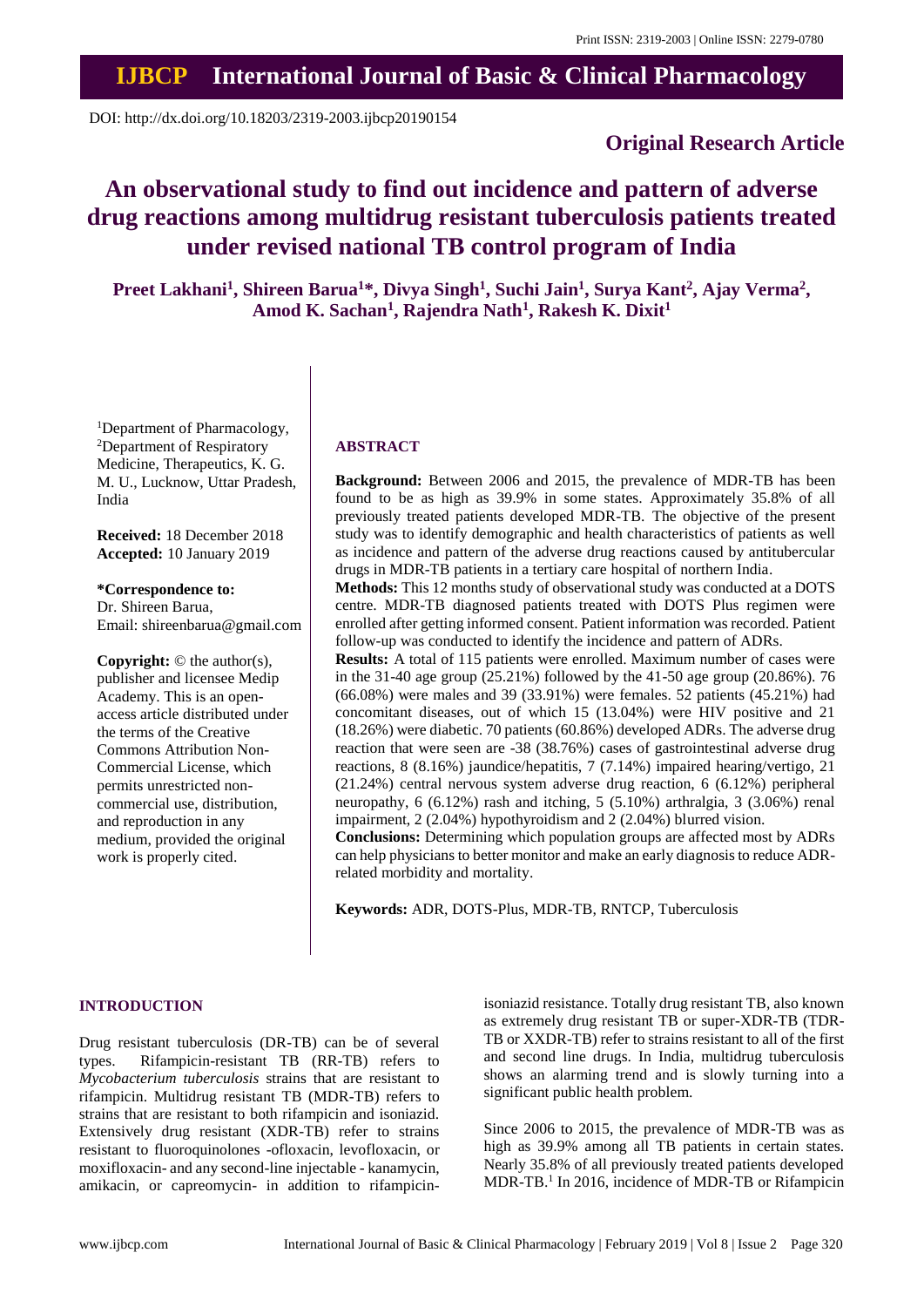Resistant Tuberculosis (RR-TB) was 1,47,000 which was the highest among all countries.<sup>2</sup>

The first attempt at controlling tuberculosis was made in 1929 when India joined the International Union Against Tuberculosis. The first established national program was in the year 1959 - National TB control Programme (NTP). The current national program is Revised National TB Control Program (RNTCP) and future control strategies include the implementation of National Strategic Plan 2017-2025.<sup>3</sup>

In spite of several decades of attempts at controlling tuberculosis, the disease has still managed to evade being eradicated. 40% of the population in India suffers from TB. Majority of the proportion have latent TB.<sup>4</sup>TB causes two deaths in every three minutes, making India the country with the highest burden of  $TB<sup>5</sup>$  In 2016, 2.79 million individuals were newly diagnosed with TB, a figure that has increased when compared to the estimated 2.2 million incident cases in 2014.<sup>4,6</sup> 85% of confirmed new TB patients are treated successfully whereas the treatment success rate of previously treated TB patients is 70%.<sup>4</sup>

However, encouraging trends suggest that incidence rates of TB have been steadily declining. Data suggests that the incidence has reduced from 289 per lakh in 2000 to about 217 per lakh in 2015. Mortality rates have declined as well. 56 per lac per year in 2000 has declined to 36 per lac per year in 2015.<sup>7</sup>

Special measures are being undertaken to control MDR-TB. RNTCP has established the Programmatic Management of Drug Resistant TB (PMDT) in 2012, formerly known as DOTS Plus to better address MDR-TB diagnosis, management and treatment while simultaneously integrating basic TB control services. Under this scheme, patients diagnosed with TB are also checked for drug-resistant strains, so that misdiagnosis followed by improper treatment and further spread does not occur.<sup>8</sup>

The failure of tuberculosis treatment can be attributed to several reasons. These can be categorized broadly under doctor-related, drug- related and patient -related. Doctor related treatment failure include initiating improper treatment owing to inappropriate guidelines, noncompliance with guidelines and absence of guidelines. Drug-related treatment failures include poor quality, irregular supply, wrong dose or combination, drug resistance and adverse drug reactions. Patient-related causes include lack of information, lack of money either for treatment or transport, actual or presumed side effects, lack of commitment to the long course and duration of drug intake, and social barriers. Failure of treatment contributes significantly to drug resistance.

Adverse effects contribute to morbidity patient and poor adherence. According to a study by WHO, the common adverse effects seen are nausea/vomiting, diarrhoea, arthralgia, dizziness/vertigo and hearing disturbances, headache, sleep disturbances, electrolyte disturbances, electrolyte disturbances, abdominal pain, anorexia, gastritis, peripheral neuropathy, depression, tinnitus, allergic reaction, rash, visual disturbances, seizures, hypothyroidism, psychosis, hepatitis and renal failure/nephrotoxicity.<sup>9</sup>

Regarding adverse effects of any treatment, it is important to remind ourselves of the Latin phrase '*Primum non nocere*' which means "first, to do no harm". Apart from clinical diagnosis, advising laboratory tests for confirmation and instituting therapeutic management, the cautious physician also takes part in the monitoring and reporting adverse drug reactions (ADR) which completes the holistic approach to healthcare. However, a large proportion of physicians do not actively participate in ADR monitoring and reporting due to several reasons inadequate knowledge about drugs, fear of reporting, lack of self-confidence, lack of initiative and drive to report, inadequate skills to identify ADRs, poor understanding of ADR reporting form and lack of awareness about the national pharmacovigilance program and how to report.<sup>10</sup>

It is important to remedy the shortcomings, most of which can be easily solved by routine awareness workshops and CMEs. With the help of proper monitoring and reporting, data can be generated regarding various aspects of treatment. Generating data pertaining to local population can give us better insights about the penetration of the national programme, the success rates of the treatment, the degree of resistance, the rate of spread of MDR-TB and the various adverse drug reactions. With this data, current loopholes can be identified, and better national programs can be designed. In the year of 2016, RNTCP covered a population 21.78 crores in the state of Uttar Pradesh. Out of the population covered, TB emerged in 2.16 lakh incident new cases and 44,531 previously treated cases.<sup>4</sup>

The present study was conducted to find out various aspects of adverse effects associated with MDR tuberculosis treatment under DOTs plus program. The objectives of the present study were to identify demographic and health characteristics of patients receiving antitubercular drugs and the incidence and pattern of the adverse drug reactions (ADRs) of the antitubercular drugs in MDR-TB patients in a tertiary care hospital of Northern India.

#### **METHODS**

This prospective observational study was conducted on patients diagnosed with MDR tuberculosis and treated with DOTS Plus regimen under the national tuberculosis control program RNTCP. This study was carried out in the Department of Pharmacology and Therapeutics in collaboration with the Department of Respiratory Medicine at King George's Medical University, Lucknow, Uttar Pradesh. The study commenced only after gaining ethical approval from the Institutional Ethics Committee.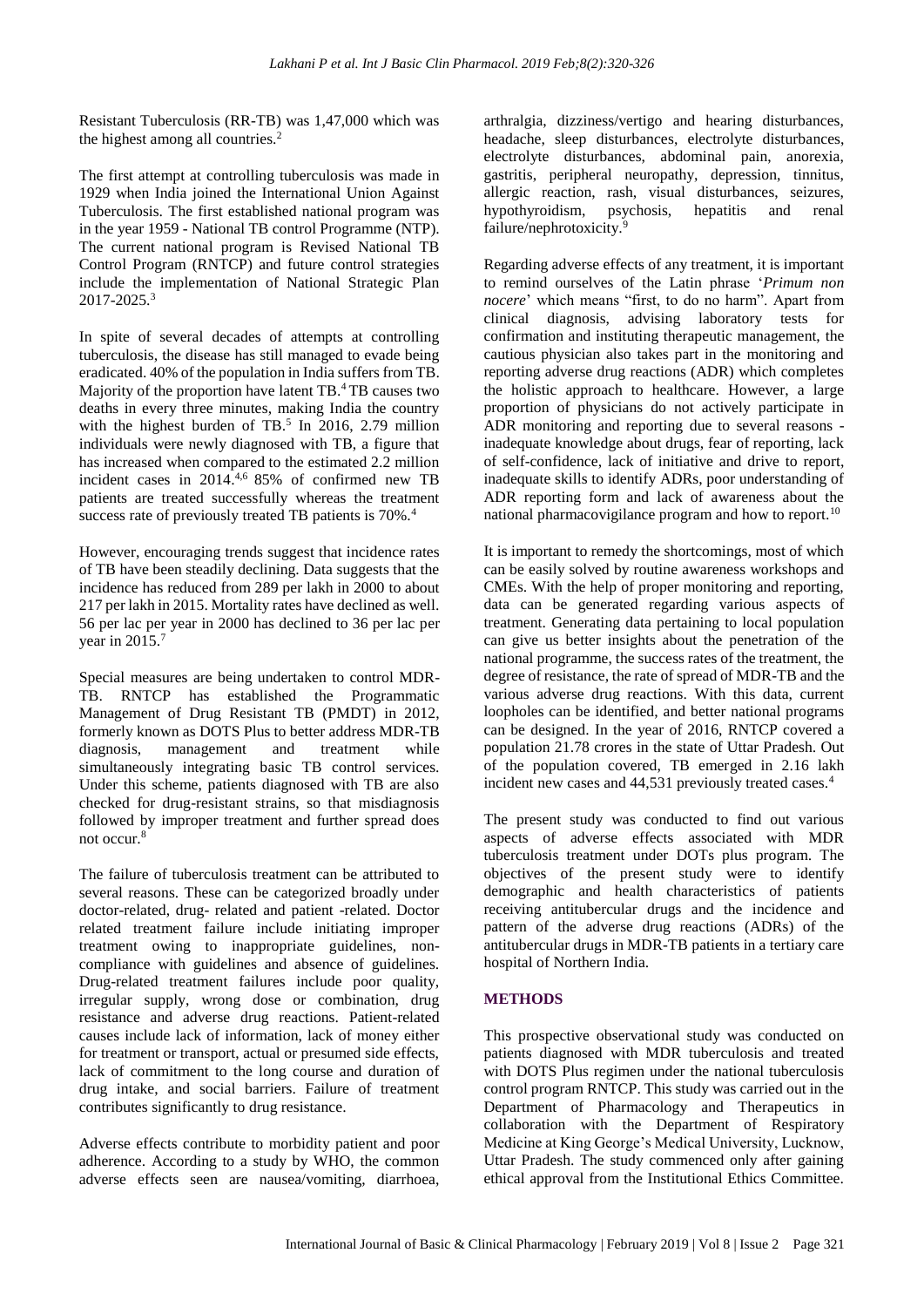The duration of the study spanned 12 months from May 2016 till April 2017. Once diagnosed with MDR-TB - via drug sensitivity tests - and started on DOTS- plus regimen, informed consent was taken from the patient to be enrolled in the study. This was followed by a battery of pretreatment tests such as sputum smear, thyroid function test, kidney function test, liver function test, psychiatric screening, blood sugar levels (fasting and postprandial), HIV seropositivity and chest X-ray. Each patient was allotted their own patient identification number to ease the follow up process.

Each patient was monitored daily during the initial days of the starting the DOTS-Plus regimen while they were admitted in the hospital. After being discharged, these patients were followed up every month. Several tests were repeated to check for any biochemical abnormalities. Patients with severe adverse drug reactions were treated accordingly or referred to appropriate clinical department if required and were followed up regularly. A detailed interview regarding the ADR would be conducted and recorded in the CDSCO suspected ADR reporting form.

#### *Inclusion criteria*

- Newly diagnosed patients of multi-drug resistant pulmonary tuberculosis.
- Patients of either sex with age more than 18 years.
- Patients having normal baseline (pretreatment) parameters like liver function tests, kidney function tests, thyroid function tests, psychiatric screening, and chest X-ray other than blood sugar (fasting and postprandial) and HIV seropositivity.
- Patients having no associated comorbidity except HIV and diabetes mellitus.

#### *Exclusion criteria*

- Patients who were unwilling to participate and did not give consent in the study
- Patients who were unable to give interview
- Patients with incomplete medical record
- Patients with chronic liver disease such as cirrhosis, chronic hepatitis and acute viral hepatitis
- Patients with concurrent major debilitating medical illnesses other than diabetes and HIV
- Terminally ill patients.

#### **RESULTS**

A total of115 patients were studied during the 12 months study period. Maximum number of cases were in the age group 31-40 years (25.21%) followed by 41-50years (20.86%). Of the total number, 76 (66.08%) were males and 39 (33.91%) were females (Table 1 and Figure 1). Concomitant medical diseases were present in 52 patients  $(45.21\%)$ .



**Figure 1: Gender distribution of the patients**

| Age                        | <b>18-30</b> | $31 - 40$ | 41-50     | 51-60     | 61-70    | 71-80    | 81-90    | <b>Above 91</b> |
|----------------------------|--------------|-----------|-----------|-----------|----------|----------|----------|-----------------|
| Male $(N=76)$<br>N(%       | 17(77.27)    | 21(72.41) | 15(62.50) | 9(45.00)  | 5(71.42) | 3(60.00) | 3(60.00) | 2(66.66)        |
| Female $(N=39)$<br>N(% )   | 5(22.72)     | 8(27.58)  | 9(37.50)  | 11(55.00) | 2(28.57) | 2(40.00) | 2(40.00) | 1(33.33)        |
| Total $(N=115)$<br>$N(\%)$ | 22(19.13)    | 29(25.21) | 24(20.86) | 20(17.39) | 7(6.08)  | 5(4.34)  | 5(4.34)  | 3(2.60)         |

#### **Table 1: Demographic characteristics of the patients.**

 $\chi^2$ =5.995; p value=0.540

#### **Table 2: Incidence of adverse drug reaction.**

| Age                    | 18-30    | $31 - 40$ | $41 - 50$ | 51-60     | 61-70    | 71-80    | 81-90    | <b>Above 91</b> |
|------------------------|----------|-----------|-----------|-----------|----------|----------|----------|-----------------|
| Male $(N=31)$<br>N(%   | 2(33.33) | 9(52.94)  | 7(43.75)  | 5(31.25)  | 2(50.00) | 1(33.33) | 3(60.00) | 2(66.66)        |
| Female $(N=39)$<br>N(% | 4(66.66) | 8(47.05)  | 9(56.25)  | 11(68.75) | 2(50.00) | 2(66.66) | 2(40.00) | 1(33.33)        |
| Total $(N=70)$<br>N(%) | 6(8.57)  | 17(24.28) | 16(22.85) | 16(22.85) | 4(5.71)  | 3(4.28)  | 5(7.14)  | 3(4.28)         |

 $\chi^2$ =3.807; p value=0.802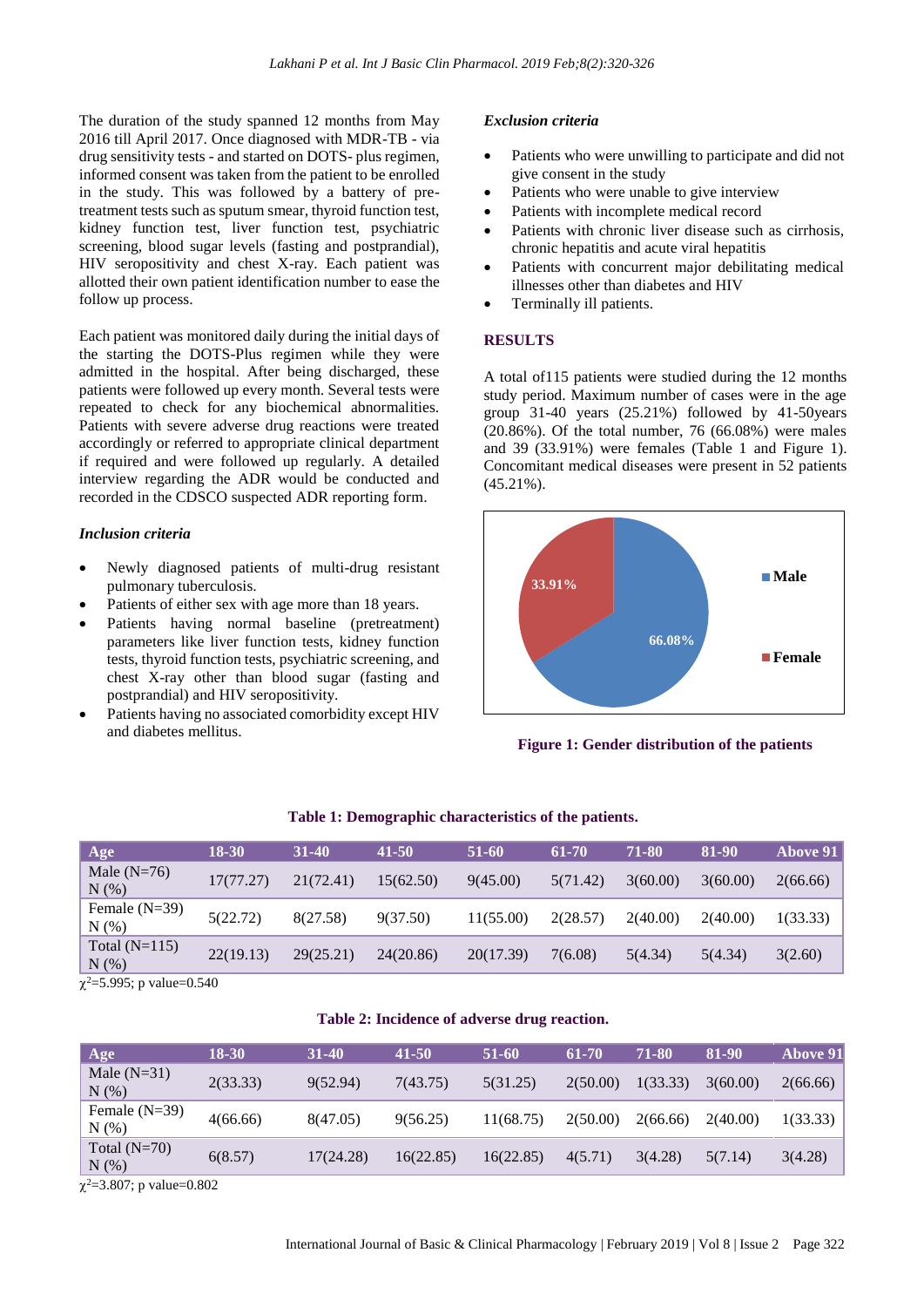These included hypertensions, COPD and hyperlipidemia. 36 (31.30%) patients were immunocompromised, of which 15 (13.04%) were HIV positive and 21 (18.26%) were diabetic. Diabetic and HIV positive patients were already known cases and on anti-diabetic medications and antiretroviral therapy respectively.

Total of 60.86% patients developed ADR. 98 adverse drug reactions were observed in 70 patients. Maximum number of patients with ADRs were in the age group 31-40 (24.28%) followed by 41-50 (22.85%) and 51-60 (22.85%) (Table 2). Of the total number of patients with ADRs in the study males were 31 (40.78%) and females were 39 (100.00%). Out of total 98 ADRs, maximum ADRs were seen in males of age group 41-70 i.e. 35.71% whereas females of same age group constituted 27.55%. Distribution of ADRs in males and females of age group 18-40 was the same i.e. 13.26% each. 46.15% of primary

MDR-TB cases and 62.74% secondary MDR-TB cases developed ADR (Table 3).

#### **Table 3: Incidence in primary and secondary MDR-TB (p-value).**

| <b>ADR</b>       | <b>Primary</b> | <b>Secondary</b> | <b>Total</b> |
|------------------|----------------|------------------|--------------|
| Present          | 6(46.15)       | 64 (62.74)       | 70 (60.86)   |
| Absent           | 7 (53.84)      | 38 (37.25)       | 45 (39.13)   |
| Total            | 13             | 102              | 115          |
| $2.0727 + 1.022$ |                |                  |              |

 $\chi^2$ =0.727; p value=0.393

Most frequently occurring, 38.76% of the ADRs were gastrointestinal complaints (nausea and vomiting, epigastric pain, diarrhoea and abdominal pain) followed by jaundice and hepatitis occurring in about 8.16% of the patients and the third most commonly observed ADR was impaired hearing/ vertigo (Table 4 and Table 5).

| <b>System</b>             | <b>ADR</b> features      | No. of ADR $(\% )$ | Total ADR in each system (%) |  |  |
|---------------------------|--------------------------|--------------------|------------------------------|--|--|
|                           | Nausea and vomiting      | 15(15.30)          |                              |  |  |
|                           | Epigastric pain          | 8(8.16)            | 38 (38.76)                   |  |  |
| Gastro-intestinal system  | Diarrhoea                | 9(9.18)            |                              |  |  |
|                           | Abdominal pain           | 6(6.12)            |                              |  |  |
| Hepato-biliary system     | Jaundice/hepatitis       | 8(8.16)            | 8(8.16)                      |  |  |
| Oto-vestibular system     | Impaired hearing/vertigo | 7(7.14)            | 7(7.14)                      |  |  |
|                           | Headache                 | 12(12.24)          |                              |  |  |
|                           | Seizures                 | 3(3.06)            |                              |  |  |
| Central nervous system    | Psychosis                | 2(2.04)            | 21(21.24)                    |  |  |
|                           | Depression               | 4(4.08)            |                              |  |  |
| Peripheral nervous system | Peripheral neuropathy    | 6(6.12)            | 6(6.12)                      |  |  |
| Skin and appendages       | Rash and itching         | 6(6.12)            | 6(6.12)                      |  |  |
| Skeletal system           | Arthralgia               |                    | 5(5.10)                      |  |  |
| Renal system              | Renal impairment         | 3(3.06)            | 3(3.06)                      |  |  |
| Endocrine system          | Hypothyroidism           | 2(2.04)            | 2(2.04)                      |  |  |
| Ophthalmic                | <b>Blurred</b> vision    | 2(2.04)            | 2(2.04)                      |  |  |
| Total                     |                          | 98(100.00)         | 98(100.00)                   |  |  |

#### **Table 4: Adverse drug reactions: system and individual ADRs.**

#### **DISCUSSION**

According to our study, mean age of  $46.31 \pm 18.54$  years favors the argument that the disease is common in economically productive age group. This finding is in accordance with similar studies around the world. A study by Cavanaugh et al, in Russia (2002-2005) determined  $42$ years as the mean age.<sup>11</sup> Similar result was shown in study by Masjedi et al (2002-2006) in Iran where mean ages were 44.38±19.05years.<sup>12</sup>

In India, a similar result was seen in a 2010 study by Datta et al, in Kashmir, where the mean age was  $39\pm4.7$ years.<sup>13</sup> Bhatt GS et al, in Ahmedabad, Gujarat showed a much lower mean age of 33.64±11.03years.<sup>14</sup>

The total number of males in the study was 76 (66.08%) and females were 39 (33.91%). The gender distribution result was similar to the study by Masjedi et al, out of 43, 27 (62.8%) were male and 16 (37.2%) female.<sup>12</sup> Cavanaugh et al, in Russia showed high male predisposition with 83% male and 18% females.<sup>11</sup> A study in Taiwan by Chiang et al, showed 71.9% males and 28.1% females.<sup>15</sup> In the study by Datta et al, in Kashmir showed that ratio of male to female was 29:23.13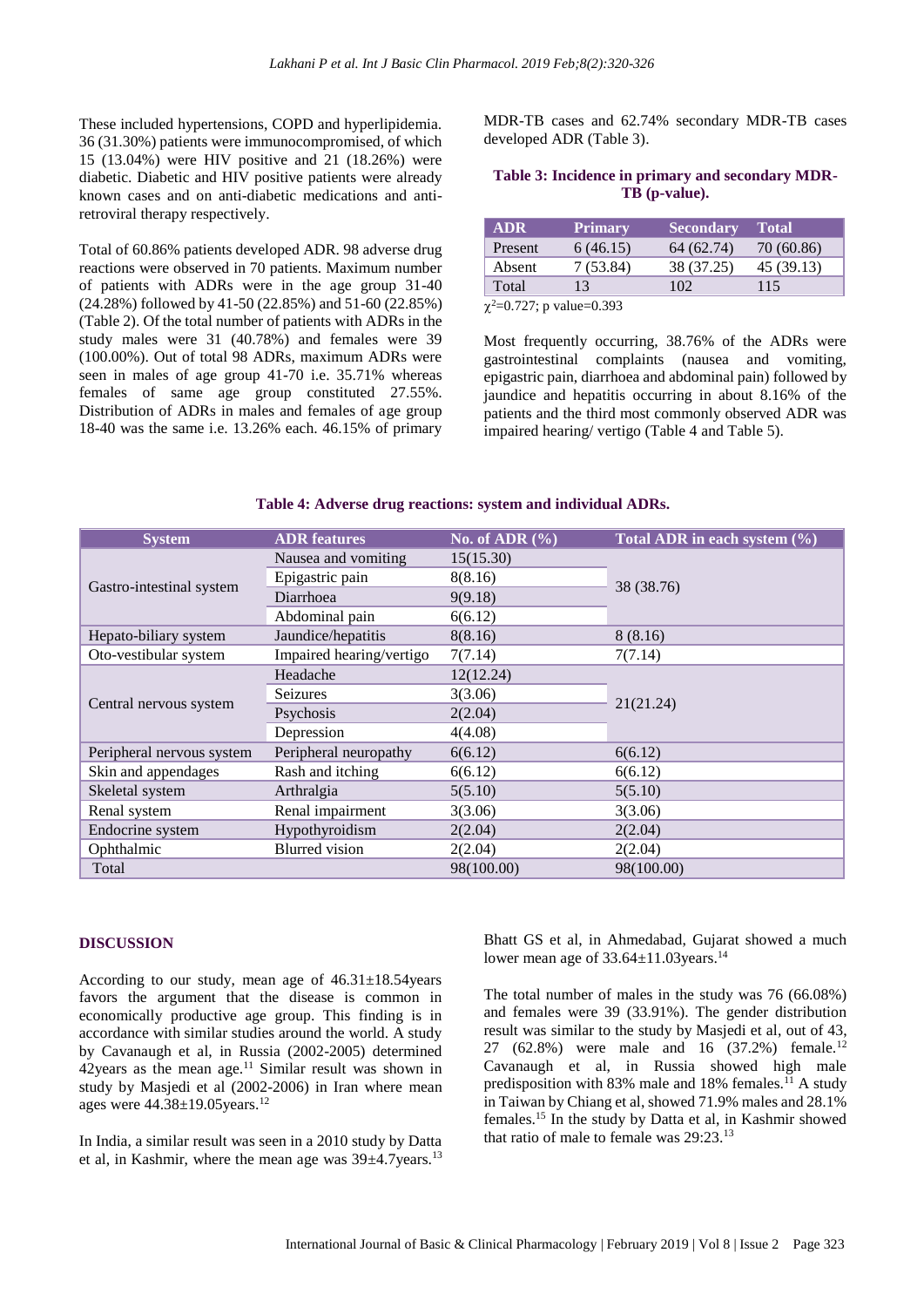| <b>ADR</b>               | Age group and gender $(\% )$ |           |           |           |                          |          | <b>Total</b> |
|--------------------------|------------------------------|-----------|-----------|-----------|--------------------------|----------|--------------|
|                          | 18-40                        |           | 41-70     |           | 71-above                 |          |              |
|                          | Male                         | Female    | Male      | Female    | Male                     | Female   |              |
| Nausea and vomiting      | 3(15.00)                     | 2(13.33)  | 5(33.33)  | 4(26.66)  | 1(6.66)                  |          | 15(15.30)    |
| Epigastric pain          | 1(12.50)                     | 1(12.50)  | 2(25.00)  | 3(37.5)   |                          | 1(12.50) | 8(8.16)      |
| Diarrhea                 | 2(22.22)                     | 1(11.11)  | 4(44.44)  | 2(22.22)  |                          |          | 9(9.18)      |
| Abdominal pain           | 2(33.33)                     |           | 2(33.33)  | 2(33.33)  |                          |          | 6(6.12)      |
| Jaundice/hepatitis       |                              | 2(25.00)  | 3(37.50)  | 2(25.00)  | 1(12.50)                 |          | 8(8.16)      |
| Impaired hearing/vertigo |                              | 2(28.57)  | 4(57.14)  |           | 1(14.28)                 |          | 7(7.14)      |
| Headache                 | 1(8.33)                      |           | 4(33.33)  | 3(25.00)  | 1(8.33)                  | 3(25.00) | 12(12.24)    |
| <b>Seizures</b>          |                              | 1(33.33)  | 1(33.33)  | 1(33.33)  |                          |          | 3(3.06)      |
| Psychosis                |                              | 1(50.00)  | 1(50.00)  |           |                          |          | 2(2.04)      |
| Depression               | 1(25.00)                     | 1(25.00)  | Ξ.        | 1(25.00)  |                          | 1(25.00) | 4(4.08)      |
| Peripheral neuropathy    |                              | 1(16.66)  | 4(66.66)  |           | 1(16.66)                 |          | 6(6.12)      |
| Rash and itching         | 2(33.33)                     |           | 1(16.67)  | 3(50.00)  | $\overline{\phantom{a}}$ |          | 6(6.12)      |
| Arthralgia               |                              |           | 2(40.00)  | 3(60.00)  |                          |          | 5(5.10)      |
| Renal impairment         | 1(33.33)                     |           | 1(33.33)  | 1(33.33)  | $\overline{\phantom{a}}$ |          | 3(3.06)      |
| Hypothyroidism           |                              | 1(50.00)  |           | 1(50.00)  |                          |          | 2(2.04)      |
| Blurred vision           |                              |           | 1(50.00)  |           | 1(50.00)                 |          | 2(2.04)      |
| Total                    | 13(13.26)                    | 13(13.26) | 35(35.71) | 27(27.55) | 9(9.18)                  | 1(1.02)  | 98(100.00)   |

**Table 5: ADRs and age group and gender distribution.**

Concomitant medical diseases were present in 52 patients (45.21%). These included hypertension, COPD and hyperlipidemia. 36 (31.30%) patients were immunocompromised, of which 21 (18.26%) were diabetic and 15 (13.04%) were HIV positive. In agreement with these results, Sobhy et al, reported that 15% of the studied patients had comorbid diabetes compared to other comorbidities in MDR-TB patients.<sup>16</sup> Lower percentage of diabetes mellitus was reported by Furin et al, who found comorbid conditions at MDR-TB diagnosis included diabetes (1.7%), HIV (1.7%) and alcoholism (3.3%).<sup>17</sup>

Total of 60.86% patients developed ADR. Majority (42.60%) of the patients with ADR were in the age group of 31-60years. This finding is similar as reported in other studies by Bloss et al, and Nathanson et al, where it ranged from 69% to 86%. 18,19

Various studies show different results when it comes to prevalence of ADRs. This heterogeneity may be attributed to several factors including but not limited to - variability in terminology for adverse events depending on local language and settings, accuracy of the adverse eventwhether the adverse event was patient-reported (subjective) or physician-reported (objective), whether the adverse event data was collected actively by the healthcare professional or reported spontaneously by the patient, whether preference was given to studying only serious adverse event or all adverse events were carefully monitored.

There could be variations in the treatment regimen tailored to each region and presence confounding factors in the

form of different co-morbidities and covariates in different study settings.

The total number of males with ADRs in the study was 31 (26.95%) and females were 39 (33.91%). Generally, females are considered to be more at risk of ADRs due to their smaller body size and body weight compared to males. In this study it was also seen, that previously treated cases suffered from more ADRs as compared to new cases.

Adverse drug reactions are common in patients of MDR-TB on DOTs-Plus drug regimen. This may be attributed to poor screening and early detection and loss of valuable time in mitigating adverse drug reactions. There is also a lack of availability of safer alternatives and equally potent drugs in DOTs-Plus drug regimen when compared to DOTS regimen in non-resistant TB.

Awareness about the incidence and pattern and sufficient skills to deal with the same can help the treating physician expect and identify ADRs with more accuracy at an early stage and deal the same with more confidence. The frequency and severity of known ADRs can be reduced by monitoring laboratory and clinical parameters and instituting appropriate measures. This may help improving the compliance and ultimately quality of patient care. Thus, close monitoring and timely management of adverse drug reactions are essential for treatment adherence and to improve outcome in MDR-TB.

The shortcoming of our study was that patients who get admitted to DR TB center of authors' hospital come from rural area. Such patients often do not report minor side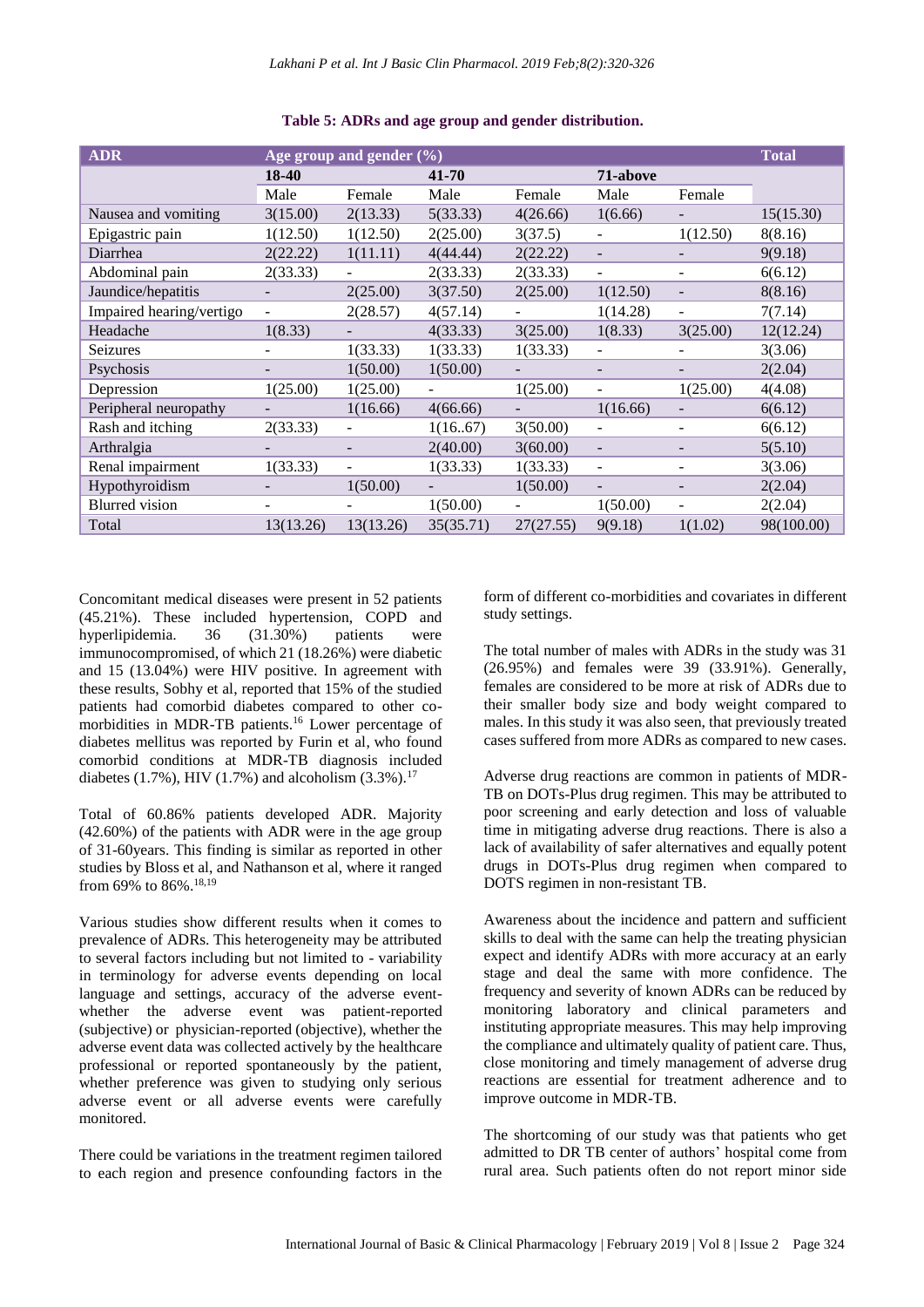effects due to remote location of the rural area and lack of means of transport. Despite efforts to contact the patients telephonically, it was noted that patients did not report adverse effects they deemed unimportant unless prompted directly with leading questions. However, patients with significant ADRs that required medical attention were noted. The other limitation of the present study was the small sample size and short duration limiting our ability to enroll more patients and detect significant associations

#### **ACKNOWLEDGEMENTS**

Authors would like to express their heartfelt gratitude to my chief guide and mentor Prof. Rakesh. K. Dixit for his constant support and advice. Authors would also like to extend their sincere thanks to Prof. Surya Kant, Prof. Amod K. Sachan, Prof. Rajendra Nath and Dr. Ajay Verma. Lastly, Authors would like to thank their colleagues and friends.

*Funding: No funding sources Conflict of interest: None declared Ethical approval: The study was approved by the Institutional Ethics Committee*

#### **REFERENCES**

- 1. Goyal V, Kadam V, Narang P, Singh V. Prevalence of drug-resistant pulmonary tuberculosis in India: systematic review and meta-analysis. BMC Public Health. 2017;17(1):817.
- 2. Global Health Education. Multi Drug Resistant TB What is MDR, statistics, treatment. Available at: https://www.tbfacts.org/multi-drug-resistant-tb/. Accessed 31 October 2018.
- 3. World Health Organization. (2015). A brief history of tuberculosis control in India. Geneva: World Health Organization; 2015. Available at: http://apps.who.int/iris/bitstream/handle/10665/44408 /9789241500159\_eng.pdf;jsessionid=28B4670D77C BEE7F0D0654DCC221580Esequence=1 Accessed 31 October 2018.
- 4. Global Health Education. TB Statistics India National, treatment outcome, state. Available at: https://www.tbfacts.org/tb-statistics-india/. Accessed 31 October 2018.
- 5. World Health Organization (2018). Tuberculosis. Geneva: World Health Organization; 2018 Available at:

http://www.searo.who.int/india/topics/tuberculosis/en . Accessed 31 October 2018.

- 6. World Health Organization. (2016). Updated and interim estimates of TB disease burden in India and plans for a national TB prevalence survey in 2017/2018. Available at: http://www.searo.who.int/india/topics/tuberculosis/up dated interim estimates tbdisease.pdf. Accessed 31 October 2018.
- 7. Central TB Division. 2017. TB India 2017 Revised National Tuberculosis Control Programme. Annual

Status Report. New Delhi: Central TB Division. Available at: at: https://tbcindia.gov.in/WriteReadData/TB%20India% 202017.pdf. Accessed 28 October 2018.

- 8. Paramasivan C, Venkataraman P, Chandrasekaran V, Shripad B, Narayanan P. Surveillance of drug resistance in tuberculosis in two districts of South India. Int J Tuberculosis Lung Dis. 2002 Jun 1;6(6):479-84.
- 9. World Health Organization (2017). Revised National Tuberculosis Control Programme Guidelines on Programmatic Management of Drug Resistant TB (PMDT) in India. Geneva: World Health Organization. Available at: http://iammdelhi.com/wpcontent/uploads/2017/10/Guidelines-for-PMDT-in-India-2017-Draft-050317.pdf. Accessed 31 October 2018.
- 10. Khan SA, Goyal C, Chandel N, Rafi M. Knowledge, attitudes, and practice of doctors to adverse drug reaction reporting in a teaching hospital in India: An observational study. J Natural Sci Biol Med. 2013 Jan;4(1):191-6
- 11. Cavanaugh JS, Kazennyy BY, Nguyen ML, Kiryanova EV, Vitek E, Khorosheva TM, et al. Outcomes and follow-up of patients treated for multidrug-resistant tuberculosis in Orel, Russia. Int J Tuberc Lung Dis. 2012;16(8):1069-74.
- 12. Masjedi MR, Tabarsi P, Chitsaz E, Baghaei P, Mirsaeidi M, Amiri MV, et al. Outcome of treatment of MDR-TB patients with standardised regimens, Iran, 2002-2006. Int J Tuberculosis Lung Dis. 2008 Jul 1;12(7):750-5.
- 13. Datta BS, Hassan G, Kadri SM, Qureshi W, Kamili MA, Singh H, et al. Multidrug-resistant and extensively drug resistant tuberculosis in Kashmir, India. J Infection Developing Countries. 2010;4(01):019-23.
- 14. Bhatt GS, Vyas S, Trivedil K. An epidemiological study of multi drug resistant tuberculosis cases registered under Revised National Tuberculosis Control Programme of Ahmedabad City. Indian J Tuberc. 2012 Jan;59(1):18-27.
- 15. Chiang CY, Enarson DA, Yu MC, Bai KJ, Huang RM, Hsu CJ, et al. Outcome of pulmonary multidrugresistant tuberculosis: a 6-yr follow-up study. Eur Respir J. 2006;28(5):980-5.
- 16. Sobhy KA, Elawady S, Latef SA, Zeid AA, Said M. Patterns of drug resistance in cases of smear positive pulmonary tuberculosis in Giza and Cairo governorates. Egyptian J Chest Dis Tuberculosis. 2012 Oct 1;61(4):343-8.
- 17. Furin JJ, Mitnick CD, Shin SS, Bayona J, Becerra MC, Singler J, et al. Occurrence of serious adverse effects in patients receiving community-based therapy for multidrug-resistant tuberculosis, Tuberculosis. Int J Tuberc Lung Dis. 2001 Jul;5(7):648-55.
- 18. Bloss E, Kukša L, Holtz TH, Riekstina V, Skripčonoka V, Kammerer S, et al. Adverse events related to multidrug-resistant tuberculosis treatment,